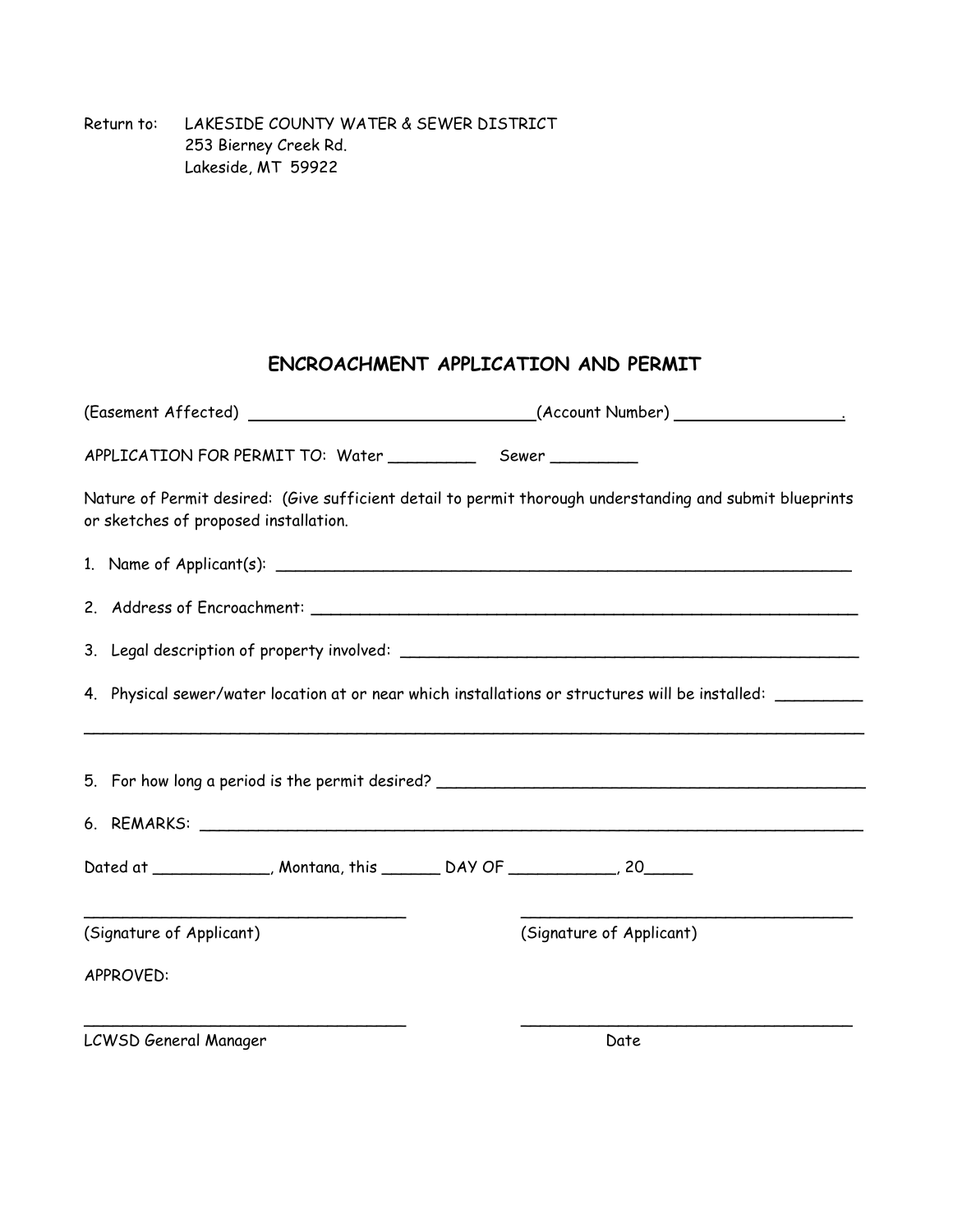## **INSTRUCTIONS AND CONDITIONS CONCERNING USE OF THIS FORM**

Applicant will complete this form in duplicate and transmit it to the LCWSD General Manager, along with a Flathead County filing fee of \$\_\_\_\_\_\_\_\_\_\_\_\_\_\_\_\_\_\_\_\_\_\_\_(\$8.00/Page). When the application is approved and applicant has signed acceptance, a notarized copy will be delivered to him, and an original filed on record at the Flathead County Court House. If Permittee desires, he may sign acceptance at time of signing application. A completed copy of this form shall accompany the request for service before connection to any facility owned or operated by the LCWSD, subject to the terms and conditions described herein.

## **PERMIT**

1. **TERM** - This permit shall be in full force and effect from the date hereof until revoked as herein provided.

2. **REVOCATION –** Permanent encroachment, but the LCWSD reserves the right to revoke this permit without giving said notice in the event Permittee breaks any of the conditions or terms set forth herein.

3. **COMMENCEMENT OF WORK -** No work shall be commenced until Permittee notifies the LCWSD General Manager, in writing, when he proposes to commence work.

4. **CHANGES IN SEWER/WATER FACILITIES -** If LCWSD changes sewer or water facilities necessitating changes in structures or installations installed under this permit, Permittee shall make necessary changes without expense to LCWSD.

5. **LCWSD SAVED HARMLESS FROM CLAIMS** - In accepting this permit, the Permittee, its/his/her successors or assigns, agree to protect the LCWSD and save it harmless from all claims, actions or damage of every kind and description which may accrue to, or be suffered by, any person or persons, corporations or property by reason of the performance of any such work, character of materials used, or manner of installations, maintenance and operation, or by the improper occupancy of said LCWSD easement; and in case any suit or action is brought against the LCWSD and arising out of, or by reason of, any of the above causes, the Permittee, its/his/her successors or assigns, will, upon notice to it/him/her of the commencement of such action, defend the same at its/his/her sole cost and expense and satisfy any judgement(s) which may be rendered against the LCWSD in any suit or action.

6. **RUBBISH AND DEBRIS** - Upon completion of work contemplated under this permit, all rubbish and debris shall be immediately removed, and the affected area left in a neat and presentable condition satisfactory to the LCWSD.

7. **WORK TO BE SUPERVISED BY LCWSD - A**ll work contemplated under this permit shall be done under the supervision of and to the satisfaction of the authorized representative of the LCWSD; and the LCWSD hereby reserves the right to order the change of location or removal of any structure or installation authorized by this permit at any time. Said changes or removal to be made at the sole expense of the Permittee.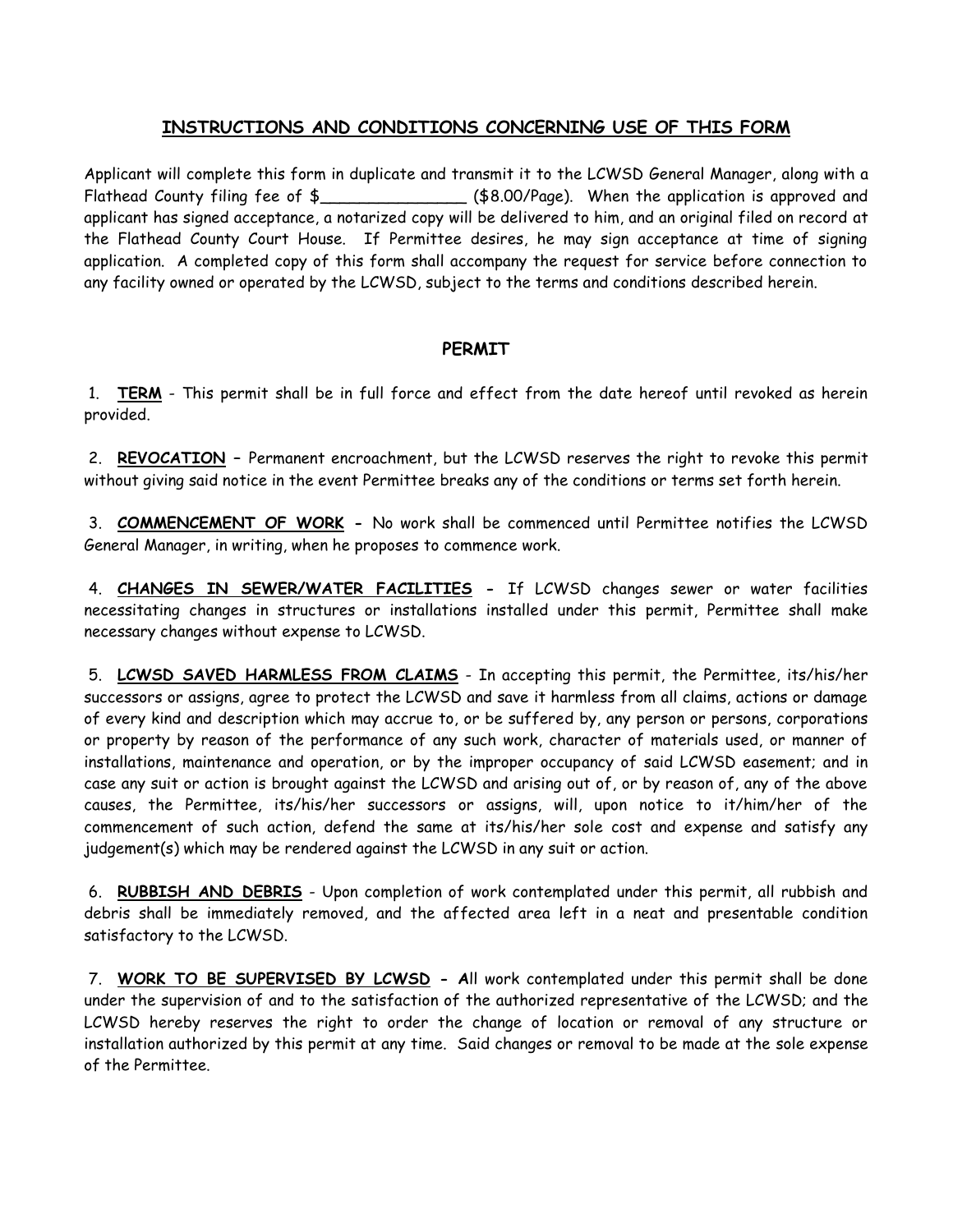8**. LCWSD's RIGHT NOT TO BE INTERFERED WITH -** All such changes, reconstruction or relocation shall be done by Permittee in such a manner as will cause the least interference with any of the LCWSD's work; and the LCWSD shall in no way be liable for any damage or injury to the Permittee by reason of any such work by the LCWSD, it's agents, contractors or representatives, or by the exercise of any rights by the LCWSD upon the water or sewer systems affecting the installations or structures placed under this permit.

9**. REMOVAL OF INSTALLATIONS OR STRUCTURES -** Unless waived by the LCWSD, upon termination of this permit, the Permittee shall remove the installations or structures contemplated by this permit and restore the premises to the condition existing at the time of entering upon the same under the permit. Reasonable and ordinary wear and tear and damage by the elements, or by circumstances over which the Permittee has no control, excepted.

10. **MAINTENANCE AT EXPENSE OF PERMITTEE** - Permittee shall maintain, at its/his/her sole expense, the installations and structures for which this permit is granted, in a condition satisfactory to the LCWSD

11. **LCWSD NOT LIABLE FOR DAMAGE TO INSTALLATIONS** - In accepting this permit, the Permittee agrees that any damage or injury done to said installations or structures by a contractor working for the LCWSD, or by an LCWSD employee engaged in construction, alteration, repair, maintenance or improvement of the LCWSD facilities, shall be at the sole expense of the Permittee.

12. **LCWSD TO BE REIMBURSED FOR REPAIRING FACILITIES** - Upon being billed, therefore, Permittee agrees to promptly reimburse LCWSD for any expense incurred in repairing sewer/water pipe(s) due to settlement at installation, or for any other damage to facilities as a result of the work performed under this permit.

**\_\_\_\_\_\_\_\_\_\_\_\_\_\_\_\_\_\_\_\_\_\_\_\_\_\_\_\_\_\_\_\_\_\_\_\_\_\_\_\_\_\_\_\_\_\_\_\_\_\_\_\_\_\_\_\_\_\_\_\_\_\_\_\_\_\_\_\_\_\_\_\_\_\_\_\_\_\_**

13. OTHER CONDITIONS AND/OR REMARKS